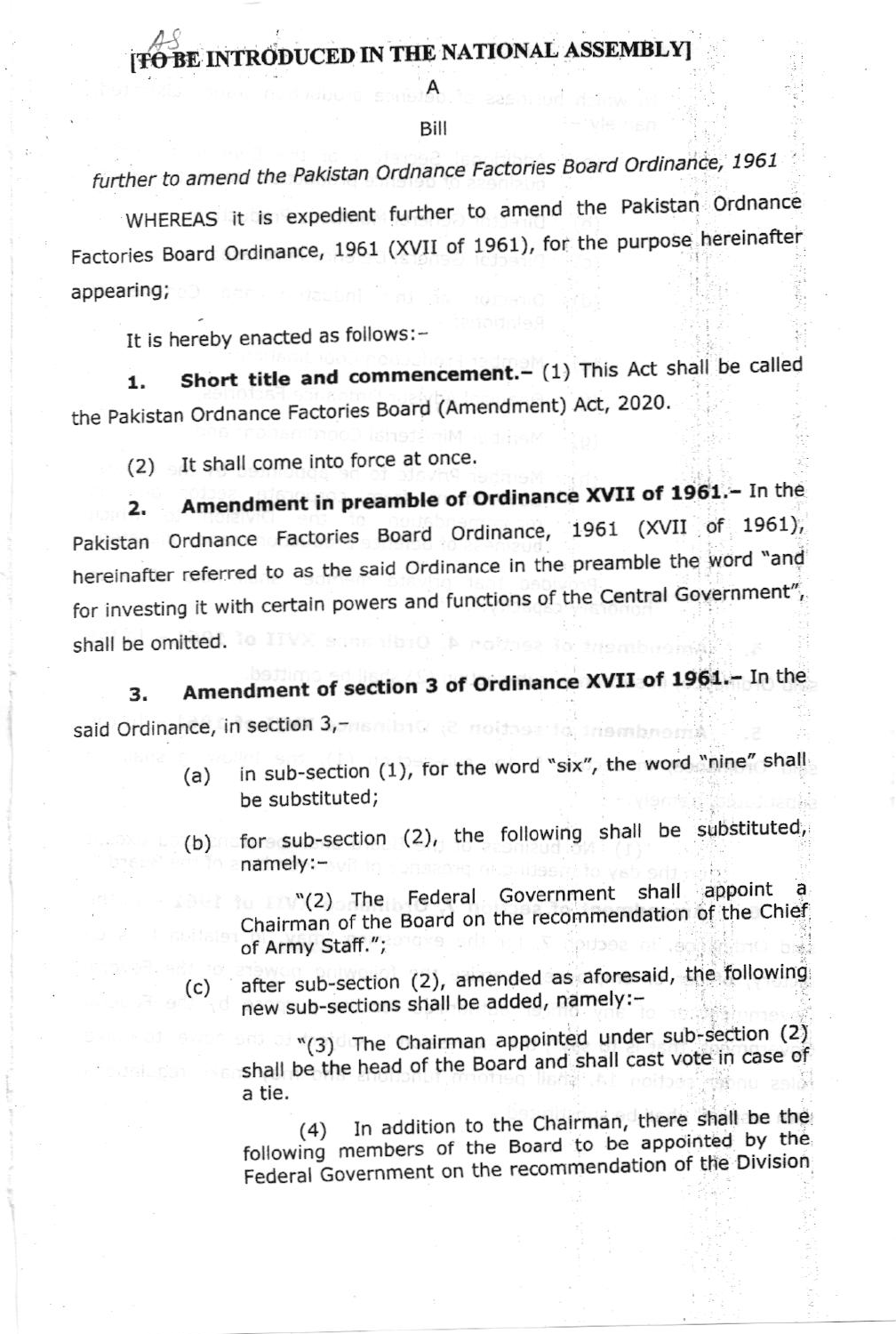to which business of defence production stands allocated, namely: -

TEMPLEA NONAS PERDITORIAL I

- Additional Secretary of the Division to which business of defence production stands allocated; (a)
- Director General Munitions Production; (b)
- Director General Defence Purchase;  $(c)$
- Director of the Industrial and Commercial Relations; (d)
- Member Production Coordination; (e)  $\epsilon$  (e)  $\epsilon$  (e)
	- Financial Advisor Ordnance Factories; (f)
	- Member Ministerial Coordination; and  $(q)$
	- Member Private to be appointed by the Federal Government from corporate sector on the recommendation of the Division to which business of defence production stands allocated: (h)

Provided that private member shall hold office in honorary capacity.".

4. Amendment of section 4, Ordinance XVII of 1961.- In the said Ordinance, in section 4, sub-section (2) shall be omitted.

5. Amendment of section 5, Ordinance XVII of 1961.- In the said Ordinance, in section 5, for sub-section  $(1)$ , the following shall be substituted, namely:-

> "(1) No business of the Board shall be transacted except on the day of meeting in presence of five members of the Board.".

6. Amendment of section 7, Ordinance XVII of 1961.- In the said Ordinance, in section 7, for the expression "may, in relation to such factory, officer or employee, exercise the following powers of the Federal Government or of any officer authorized for the purpose by the Federal Government, that is to say", the expression ", subject to the power to make rules under section 14, shall perform functions and may make regulations with respect" shall be substituted.

me ad a " in nord average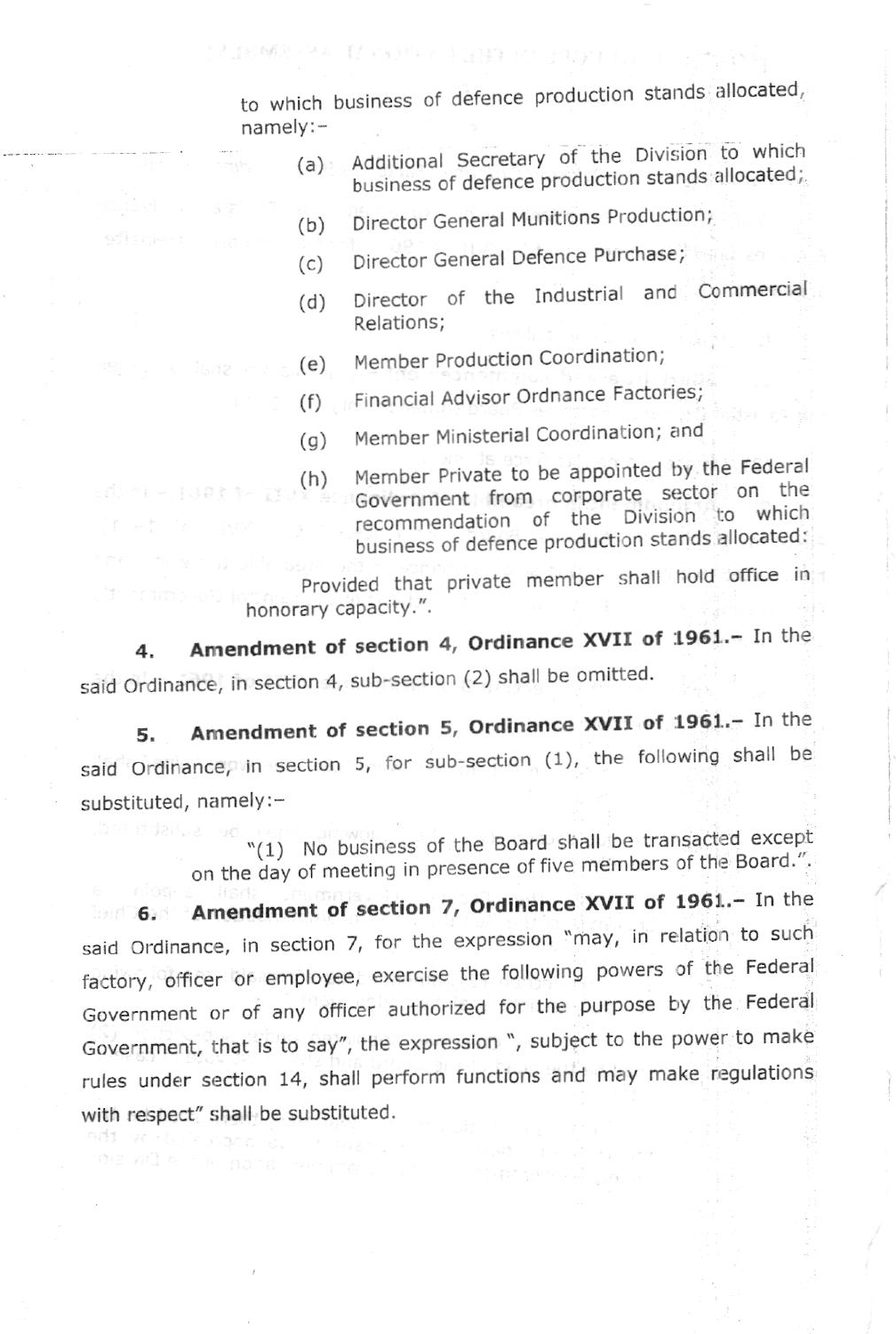## STATEMENT OF OBJECTS AND REASONS

Pakistan ordnance Factories Board (POFB) was established through an Ordinance No XVll of 1961, published in Extraordinary Gazette on 15 May 1961, in order to manage and administer the affai's of the Pakistan Ordnance Factories on sound commercial lines and modern management techniques so as to adequately meet the defence needs of the Country.

2. Pursuant to Supreme Court of Pakistan Judgment reported as PLD 2016 SC 808 and in light of discussions held during presentation to Advisor to the Prime Minister on Institutional Reforms regarding affairs of MoDP, amendment to the POFB Ordinance was proposed.

> (Zobaida Jalal) Minister for Defence Production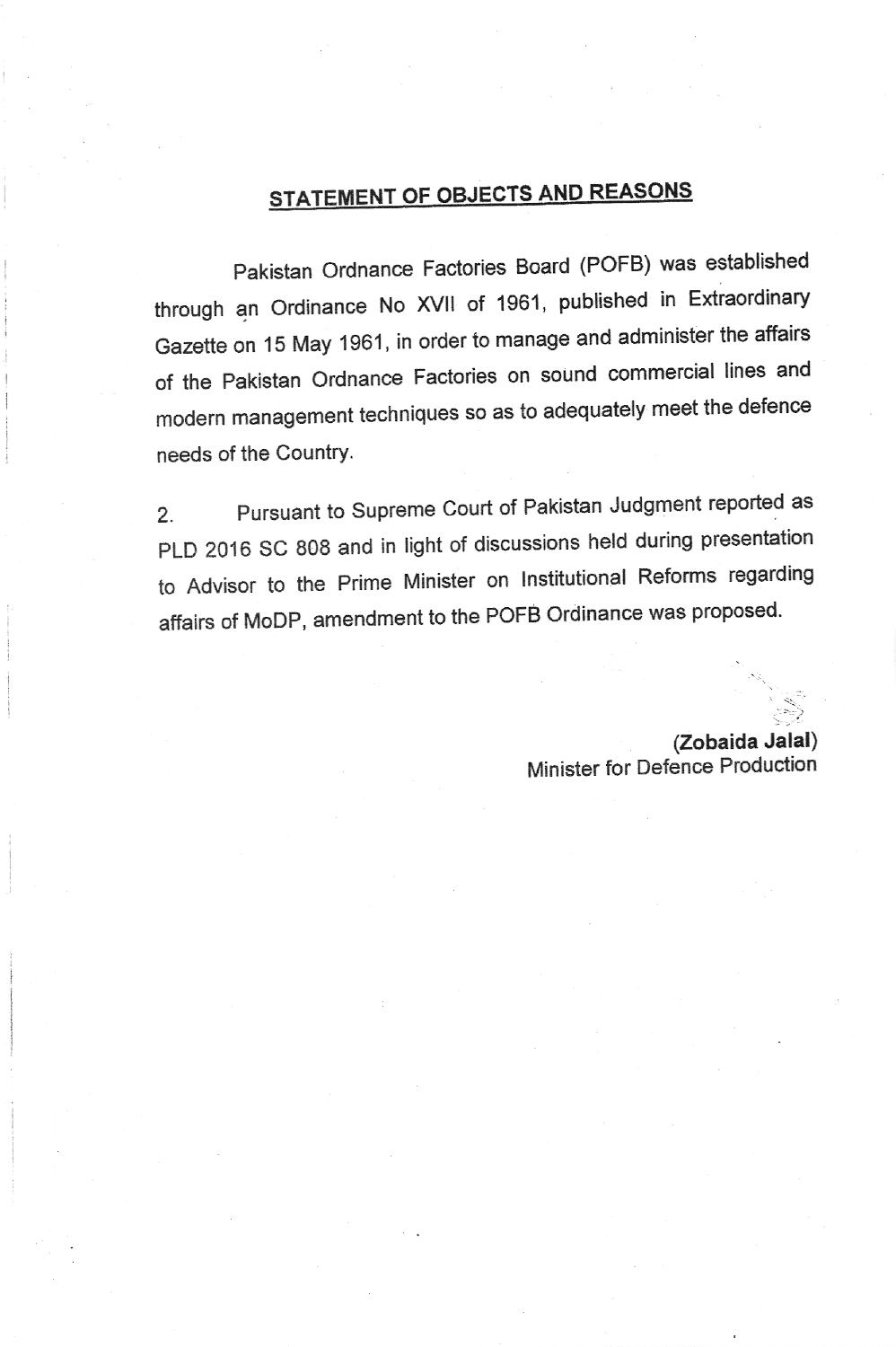<sub>[</sub>قومی آسبلی میں پیش کرنے کے لئے ]

پاکستان آرۇننس فیکٹریز بورڈ آرڈیننس،۱۹۶۱ءمیں مریدیز میم کرنے کابل

ہرگاہ کہ بیقر ین مصلحت ہے کہ بعدازیں رونما ہونے والی اغراض کے لئے، پاکستان آرڈیننس فیکٹریز بورڈ آرڈیننس،۱۹۶۱ء(۱۷مجر پیا۱۹۶۱ء)، میں مزید ترمیم کی جائے؛ بذريعه مذاحسب ذيل قانون وضع كياجاتاب:۔

**ا۔ مُختَقَّر عنوان اورآغازنغاذ:۔ (۱)** یہ ایک پاکتان آرڈننس فیکٹریز بورڈ (ترسیم) ایکٹ ۲۰۲۰ء کے نام سے موسوم ہوگا۔ (۲) به في الفورنافذ العمل ہوگا۔

آرڈیننس،۱۹۶۱؍(۱۷جرمیہ۱۹۶۱ء) میں،بعدازیں جس کاحوالہ مذکورہ آرڈیننس کےطور پر دیا گیا ہے کےاہتدائیہ میں لفظ''ادر مرکز کی حکومت کے بعض اختیارات اور کار ہائے منصبی کے ساتھ اس کی سر مایہ کارکی کرنا'' کو حذف کر دیا جائے گا۔

(الف) ذيلي دفعه (١) مين ،لفظ ُ حِيوٌ ' كولفظ ُ ' نو'' سے تبديل كر دياجائے گا ؛ (ب) ذيلى دفعه (٢) كو، حسب ذيل سے تبديل كردياجائے گا، يعني:۔ ''(۲) وفاقی حکومت چیف آف آرمی اسٹاف کی سفارش پر بورڈ کے چیئر مین کا تقرر  $5 - 6 - 5$ اضافہ کر دیاجائے گا، یعنی:۔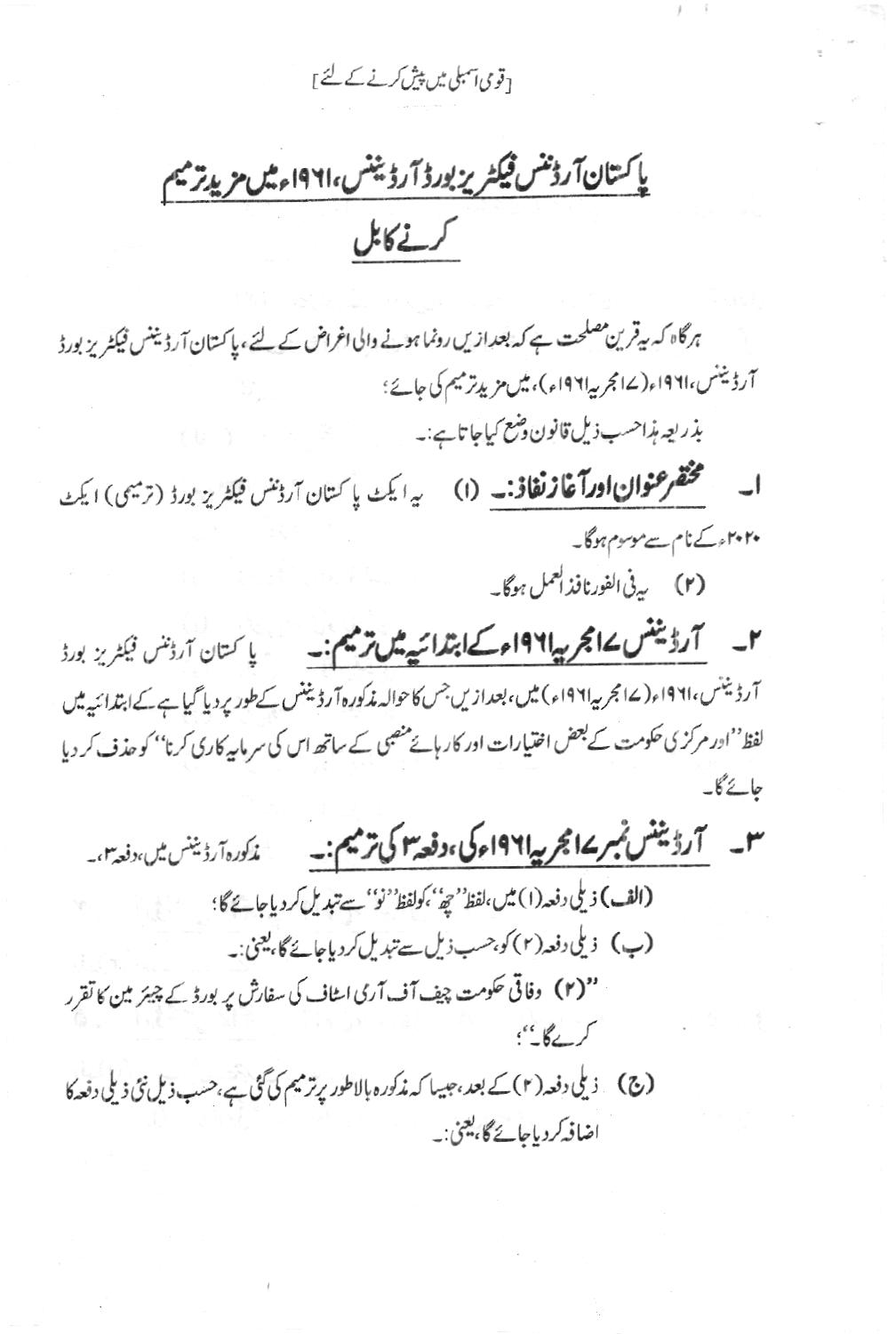''**(۳)** ذیلی دفعہ(۲)کےتخت تقررکردہ چیئر مین بورڈ کاسر براہ ہوگااورمساوی ہونے کی صورت میں حتمی ووٹ ڈالےگا۔ (۴) چیز مین کےعلاوہ ازیں، بورڈ کےحسب ذیل اراکین ہوں گے جن کا تقرروفاتی حکومت ڈویٹرن جس کو دفاعی پیداوار کا کام تفویض کیا گیا ہے کی سفارش پرکرے گی ، ليعنى:\_ (الف) ڈویٹرن کاایڈیشنل سکرٹری جےدفاعی پیداوارکا کام تفویض کیا گیاہے؛ (پ) ڈائریکٹر جزل میونیشنز پروڈکشن؛ (ج) ڈائریکٹر جزلڈیفس پرچز؛ دُائرَ يَكْمِ صَنْعَتِي دِتْجَارِتِي تَعَلَقَاتٍ؛  $\left($ ,) (ه) گرې پېداداري کوآرڈینشن ؛ لىاتى مشيرآ رۇننس فىكثرى؛  $\lambda$ (ح) نجى ركن جس كاتقر روفاقى حكومت كاريوريث شعبے ہے ڈویٹرن جسے دفاعى پيداوار كا كام تفويض كياً كيات كى سفارش يركرے گى: گرشرط سے کہ ٹی رکن اعزازی حیثیت سےعہدے پر فائز رہے گا۔''۔ دفعہ(۲) کوحذف کردیاجائے گا۔ ھ۔ آ**رڈینٹس کے انجر پیاا 194اء کی، دفعہ ۵ کی ترمیم:۔** م*ذکورہ آرڈینن میں ، دفعہ ۵ میں ، ذ*یلی دفعہ(۱) کو،حسب ذیل سے تبدیل کردیاجائے گا، یعنی:۔ ''(I) یورڈ کا کوئی بھی کام ماسوائے بورڈ کے پانچ اراکین کی موجودگی میں اجلاس کے دن کے انجام نہیں دیا حائے گا''۔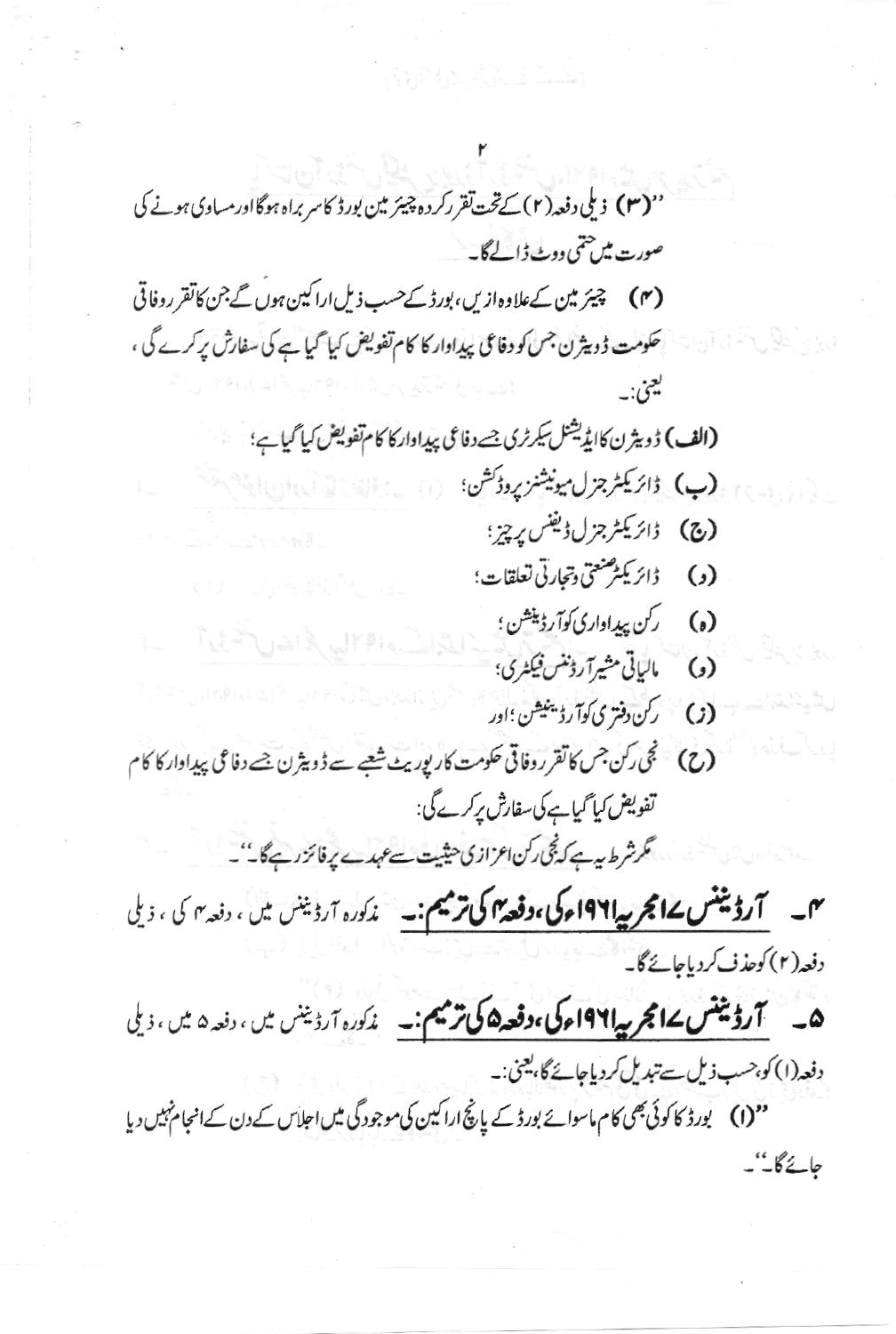۲\_\_\_ <u>آرڈینٹس ٹمبر ۱۷ مجربہ۱۹۶۱ء کی،دفعہ سمک</u> ترمیم:۔\_ مذکورہ آرڈیننس میں، دفعہ <sup>ے می</sup>ں عبارت'' مٰدکورہ فیکٹری،افسر پاملازم،کی نسبت وفاقی حکومت یا وفاقی حکومت کی جانب سےاس غرض کے لئے مجاز کر دہ حمسی افسر کے،حسب ذیل اختیارات استعال کرسکتا ہے،اس لیے،'' کوعبارت' دفعہ ٗاسے تحت تواعد وشع کرنے کے اختیار کے تابع ،کار ہائے منصبی انجام دےگااوراس کی نسبت ضوابط وضع کرسکتاہے'' سے تبدیل کردیاجائے گا۔

بالمواجب بالمعاط لوالوا والمستعين والمستقار والمستواطي المواليات المسالمة <u>٢٠٠٤ - ٢٠ ملي موسود المساحة المساحة المساحة المساحة المساحة المساحة المساحة المساحة المساحة المساحة المساحة ال</u> المراكب والمستوات أوالمجال المواليف المستحدث المستعدد والمستعدد والمستعدد والمستعدد والمستعدد والمستعدد والمستعدد والمستعدد والمستعدد والمستعدد والمستعدد والمستعدد والمستعدد والمستعدد والمستعدد والمستعدد والمستعدد والمستعد

باللهزة المشكرية